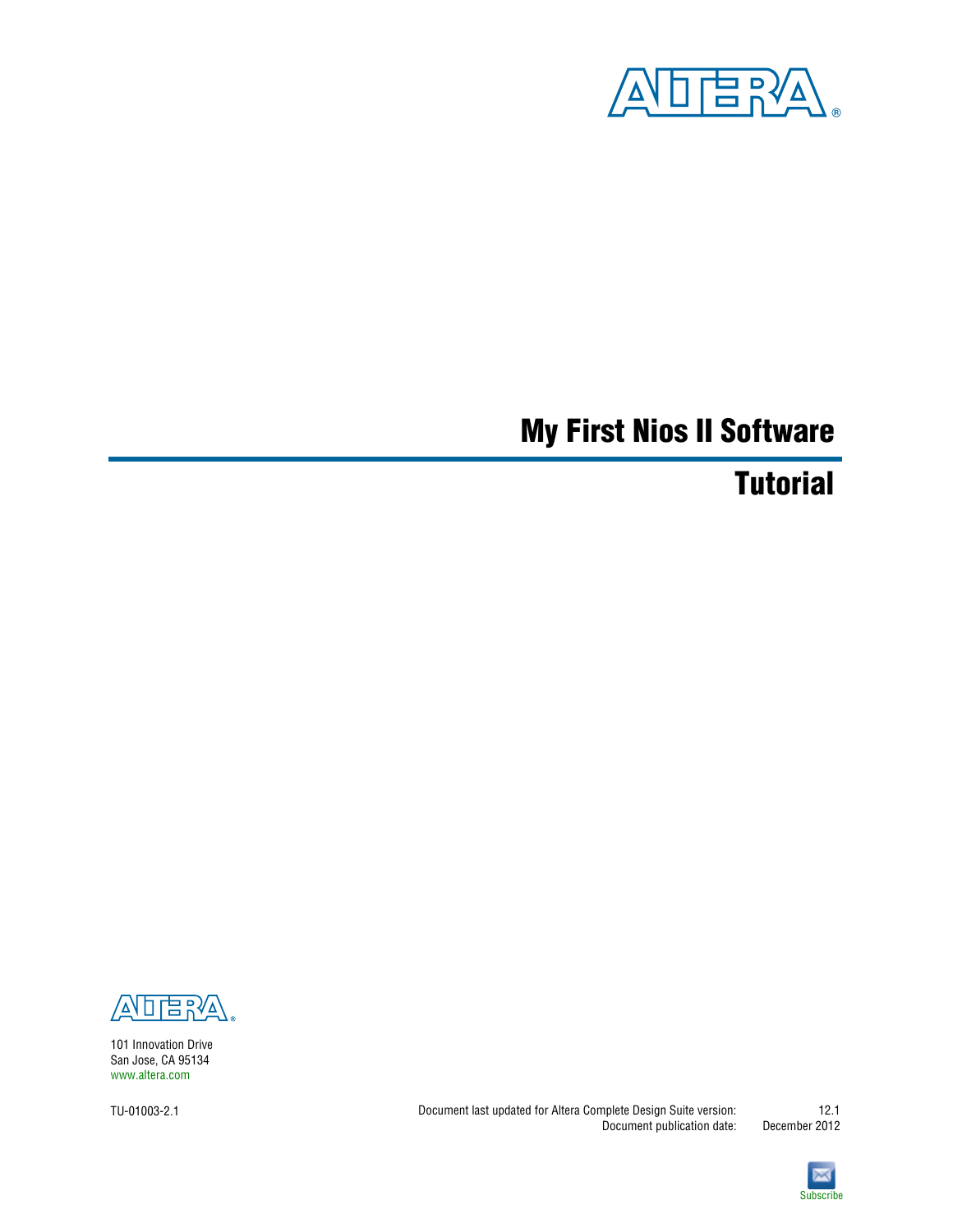© 2012 Altera Corporation. All rights reserved. ALTERA, ARRIA, CYCLONE, HARDCOPY, MAX, MEGACORE, NIOS, QUARTUS and STRATIX words and logos are trademarks of Altera Corporation and registered in the U.S. Patent and Trademar



Tutorial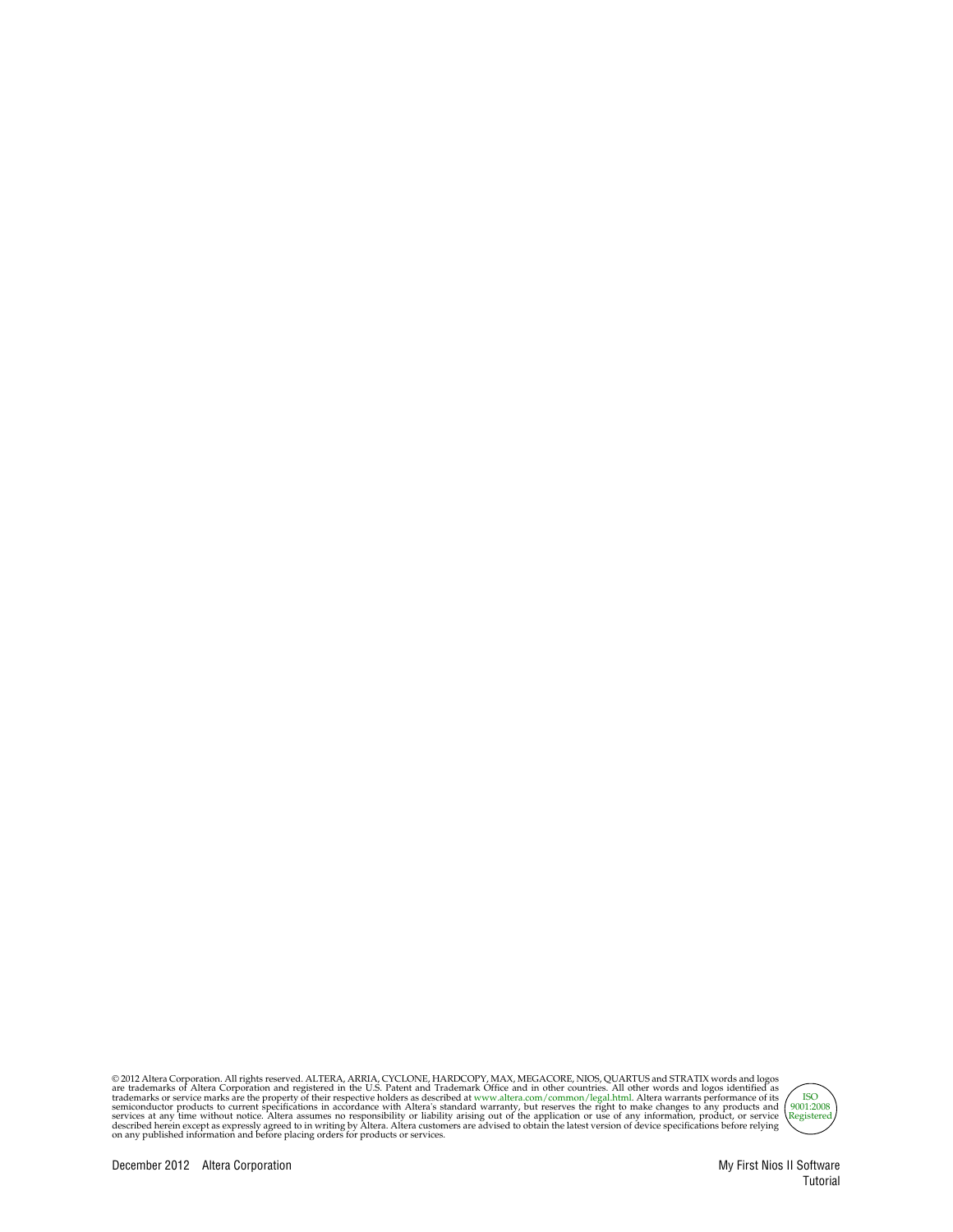

# **Contents**

### **[Chapter 1. My First Nios II Software Design](#page-4-0)**

### **[Additional Information](#page-18-0)**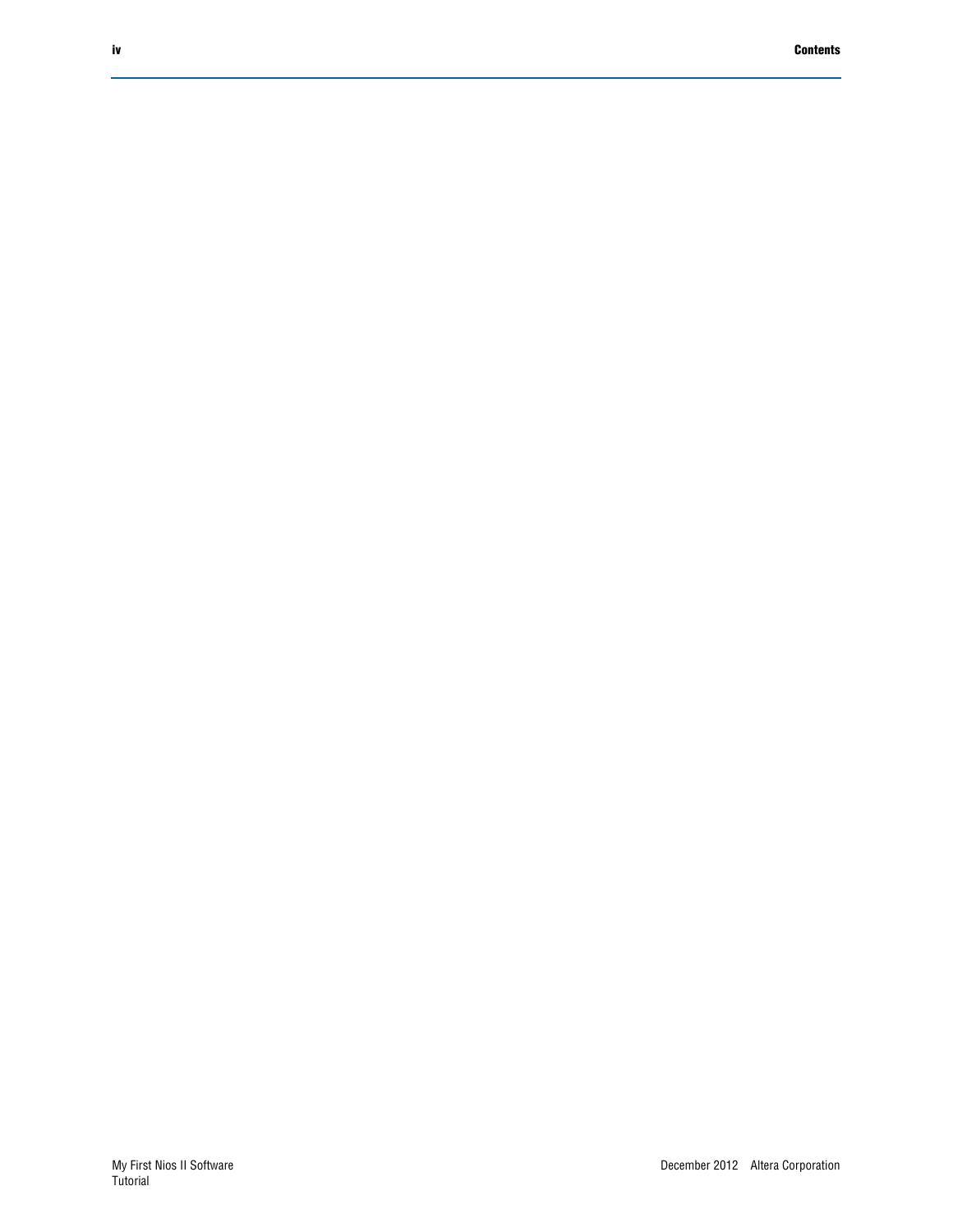# <span id="page-4-0"></span>**1. My First Nios II Software Design**



This tutorial provides comprehensive information to help you understand how to create a software project for a Nios II processor system in an Altera FPGA and run the software project on your development board.

The Nios<sup>®</sup> II processor core is a soft intellectual property  $(IP)$  processor that you download (along with other hardware components that comprise the Nios II system) onto an Altera FPGA. This tutorial introduces you to the basic software development flow for the Nios II processor. In the tutorial, you use a simple, pre-generated Nios II hardware system and create a software program to run on it.

The example Nios II hardware system provides the following necessary components:

- Nios II processor core
- Off-chip DDR memory interface to store and run the software
- USB serial link for communication between the host computer and the target hardware (typically using a USB-Blaster<sup>™</sup> cable)
- LED peripheral I/O (PIO)

### <span id="page-4-1"></span>**Software and Hardware Requirements**

This section assumes you have already installed the Quartus® II design software and the Nios II Embedded Design Suite. [Figure 1–1](#page-4-2) shows an example of the project directory structure.

<span id="page-4-2"></span>

| Figure 1-1. Example Project Directory Structure |  |  |  |  |
|-------------------------------------------------|--|--|--|--|
|-------------------------------------------------|--|--|--|--|

| Organize $\blacktriangledown$<br>Open | <b>Burn</b><br>New folder          |                    |                 |              |
|---------------------------------------|------------------------------------|--------------------|-----------------|--------------|
| Favorites                             | ×<br>Name                          | Date modified      | Type            | Size         |
| Desktop                               | software                           | 11/27/2012 10:25   | File folder     |              |
| 围<br><b>Recent Places</b>             | ddr2_bot_phy_ddr_timing.sdc        | 1/20/2011 7:31 AM  | SDC File        | 32 KB        |
| Downloads                             | eth_std_main_system.qsys           | 5/10/2011 1:54 PM  | OSYS File       | 48 KB        |
| E<br><b>Documents</b>                 | eth_std_main_system.sopcinfo       | 8/13/2012 2:20 PM  | SOPCINFO File   | 830 KB       |
|                                       | ethernet_system.gsys               | 3/30/2011 3:03 PM  | OSYS File       | 14 KB        |
| Libraries                             | global_reset_generator             | 1/20/2011 7:31 AM  | MTLv            | 4 KB         |
| E<br>Documents                        | niosii_ethernet_standard_3c120     | 3/1/2011 2:29 PM   | OPF File        | $2$ KB       |
| Music                                 | niosii ethernet standard 3c120     | 8/24/2012 8:41 AM  | <b>OSF File</b> | <b>58 KB</b> |
| Pictures                              | niosii ethernet standard 3c120.sdc | 8/13/2012 2:40 PM  | SDC File        | $2$ KB       |
| Videos                                | niosii_ethernet_standard_3c120.sof | 8/13/2012 2:51 PM  | SOF File        | 3,459 KB     |
|                                       | peripheral_system.qsys             | 5/10/2011 12:12 PM | QSYS File       | 13 KB        |
|                                       | top_level                          | 5/9/2011 5:03 PM   | MTIv            | 8 KB         |

The tutorial describes how to use the Nios II tools with the hardware design from the [Nios II Ethernet Standard Design Example](http://www.altera.com/support/examples/nios2/exm-net-std-de.html) page of the Altera website. The hardware design is available in several different **.zip** files that target different Altera development boards. On the web page, locate the Nios II Ethernet Standard Design Example **.zip** file that corresponds to your board.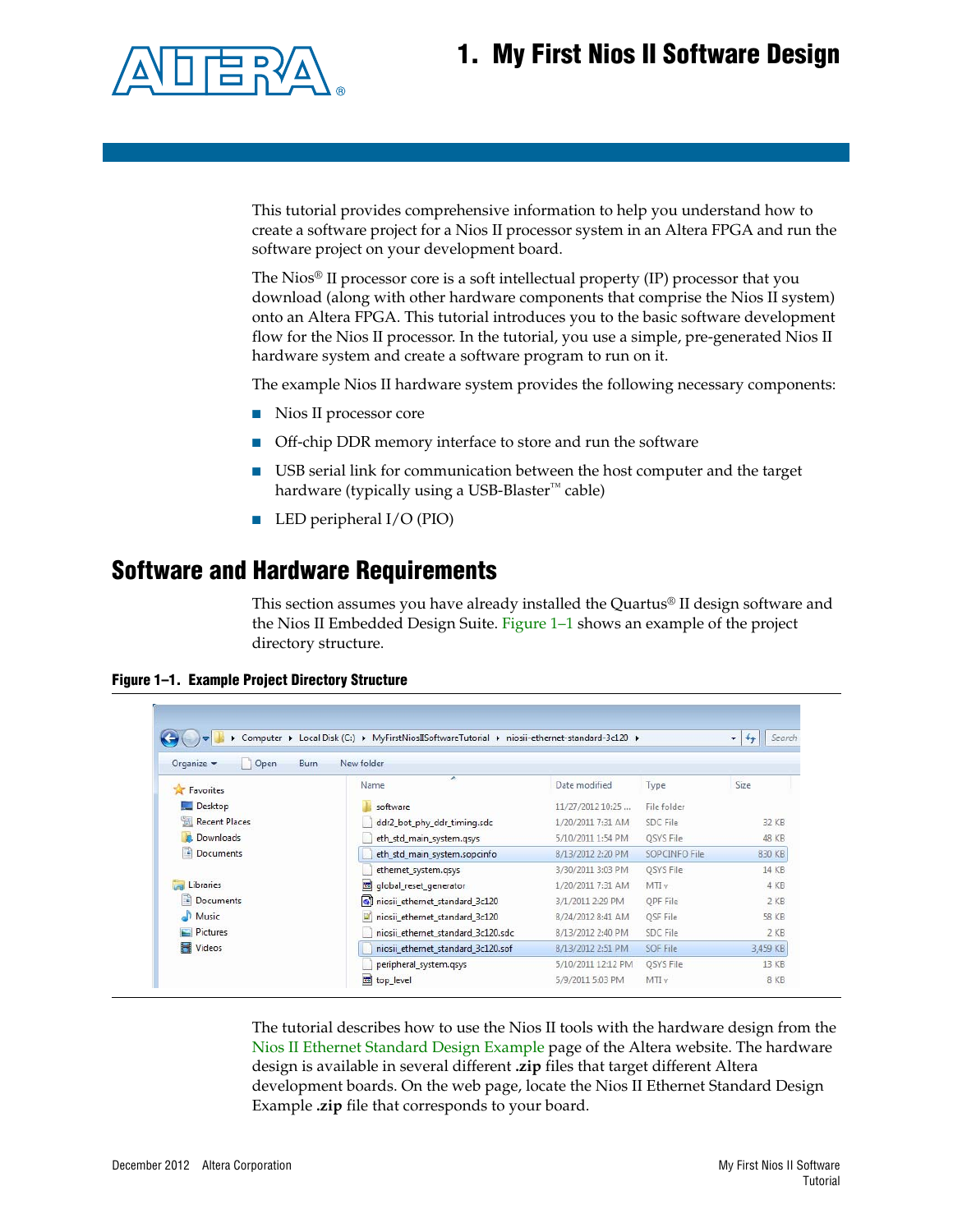Download and copy the design files to the location where you plan to run the tutorial. Throughout the tutorial, *<your project directory>* refers to this directory.

# <span id="page-5-0"></span>**Download Hardware Design to Target FPGA**

The software that you build will be executed by a Nios II processor-based system in an FPGA. Therefore, the first step is to configure the FPGA on your development board with the pre-generated Nios II hardware system. Download the FPGA configuration file, that is, the SRAM Object File (**.sof**) that contains the Nios II hardware system, to the board by performing the following steps:

- 1. Connect the board to the host computer using the USB download cable.
- 2. Apply power to the board.
- 3. Start the Nios II Software Build Tools (SBT) for Eclipse. On Windows computers, choose **All Programs > Altera > Nios II EDS** *<version>* **> Nios II** *<version>* **Software Build Tools for Eclipse** in the Windows Start menu.
- 4. Select **Workbench** and accept the default workspace.
- 5. On the Nios II Tools menu, click **Quartus II Programmer**.
- 6. Click **Hardware Setup** in the upper left corner of the Quartus II Programmer window. The **Hardware Setup** dialog box appears.
- 7. Select **USB**-**Blaster** from the **Currently selected hardware** list, as shown in [Figure 1–2](#page-5-1).
	- $\mathbb{I}$  If the download cable does not appear in the list, you must first install drivers for the cable. For information about download cables and drivers, refer to the [Download Cables](http://www.altera.com/support/devices/tools/altera/cables/tls-altera-cables.html) page of the Altera website**.**

#### <span id="page-5-1"></span>**Figure 1–2. Hardware Setup Dialog Box**

| Hardware Settings                                                                                                                                      | <b>JTAG Settings</b>               |         |                 |
|--------------------------------------------------------------------------------------------------------------------------------------------------------|------------------------------------|---------|-----------------|
| Select a programming hardware setup to use when programming devices. This programming<br>hardware setup applies only to the current programmer window. |                                    |         |                 |
| Currently selected hardware:                                                                                                                           | No Hardware                        |         |                 |
| Available hardware items                                                                                                                               | No Hardware<br>USB-Blaster [USB-0] |         |                 |
| Hardware                                                                                                                                               | Server                             | Port    | Add Hardware    |
| <b>USB-Blaster</b>                                                                                                                                     | Local                              | $USB-0$ | Remove Hardware |
|                                                                                                                                                        |                                    |         |                 |
|                                                                                                                                                        |                                    |         |                 |
|                                                                                                                                                        |                                    |         |                 |
|                                                                                                                                                        |                                    |         |                 |
|                                                                                                                                                        |                                    |         |                 |
|                                                                                                                                                        |                                    |         |                 |
|                                                                                                                                                        |                                    |         |                 |

8. Click **Close**. You return to the Quartus II Programmer window.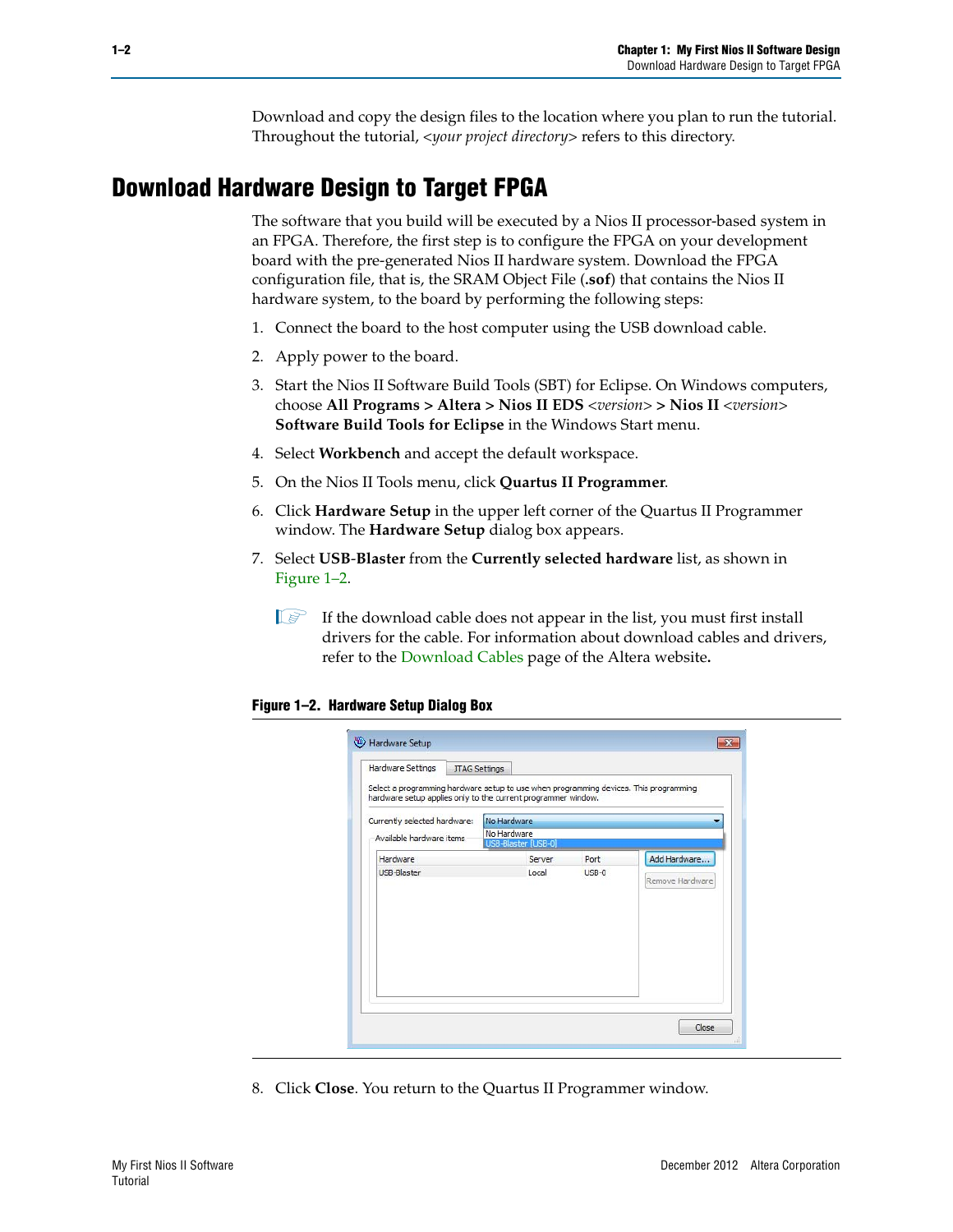- 9. Click **Auto Detect**. The device on your board is detected automatically.
- 10. Click the first entry to highlight it. Refer to [Figure 1–3](#page-6-0) for the location of the first entry.
- 11. Click **Change File**.
- 12. Browse to *<your project directory>* and select the SRAM Object File (**.sof**) for your design.
- 13. Click **OK**.
- 14. Turn on **Program/Configure** the programming file, as shown in [Figure 1–3.](#page-6-0)

#### <span id="page-6-0"></span>**Figure 1–3. Quartus II Programmer**



15. Click **Start**.

The **Progress** meter sweeps to 100% as the Quartus II software configures the FPGA. When configuration is complete, the FPGA contains the Nios II system, but does not yet have a program in memory to execute. ["Nios II SBT for Eclipse Build Flow"](#page-7-0) describes how to create, build, download to the FPGA, and run a Nios II program.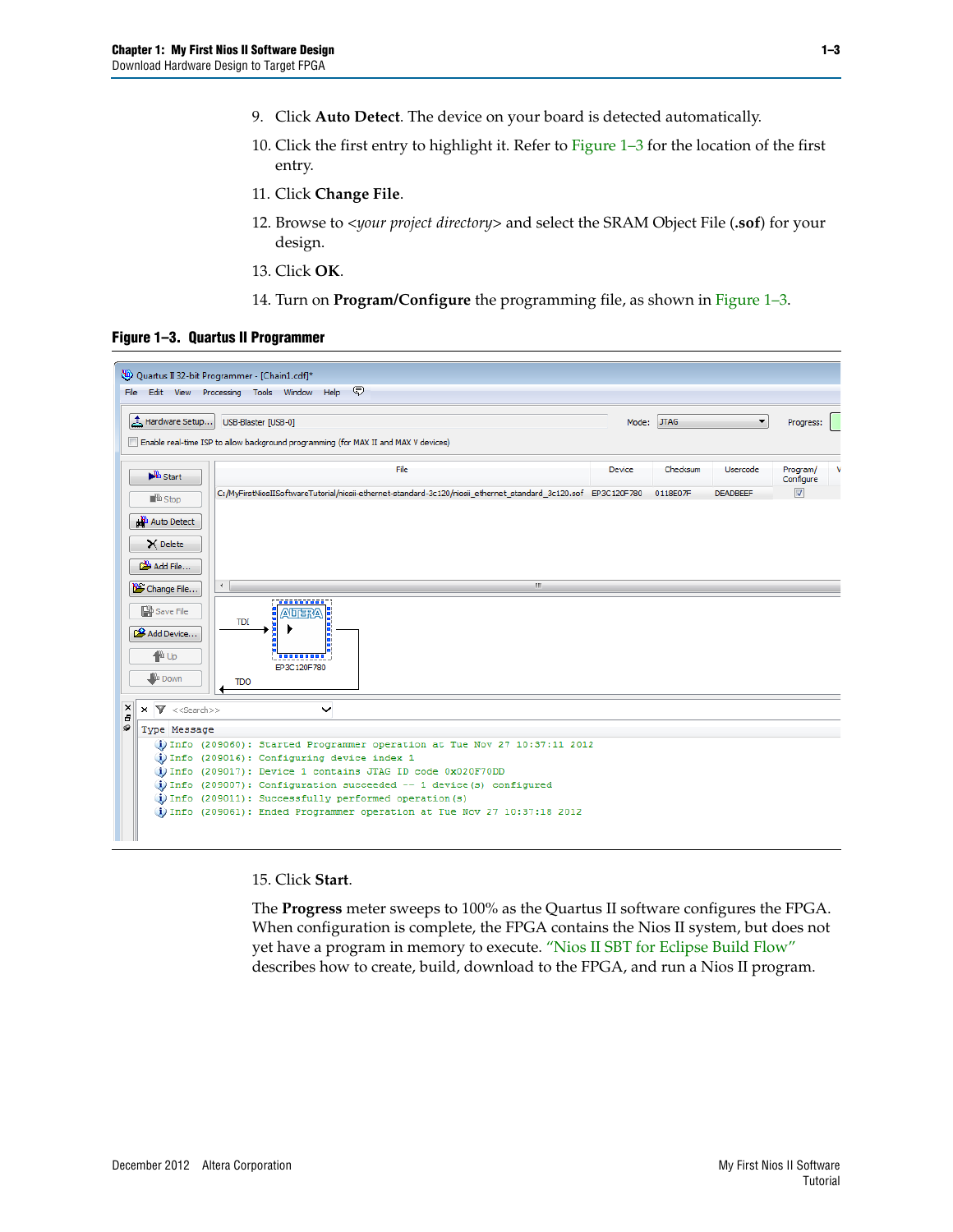## <span id="page-7-0"></span>**Nios II SBT for Eclipse Build Flow**

The Nios II SBT for Eclipse is an easy-to-use GUI that automates build and makefile management, and integrates a text editor, debugger, the Nios II flash programmer, and the Quartus II Programmer. Software application templates included in the GUI make it easy for new software programmers to get started quickly.

In this section, you use the Nios II SBT for Eclipse to compile a simple C language example software program to run on the Nios II hardware system configured in the FPGA on your development board. You create a new software project, build it, and run it on the target hardware. You also edit the project, rebuild it, and set up a debugging session.

For a complete tutorial on using the Nios II SBT for Eclipse to develop programs, refer to the software development tutorial in the *[Getting Started with the Graphical User](http://www.altera.com/literature/hb/nios2/n2sw_nii52017.pdf)  [Interface](http://www.altera.com/literature/hb/nios2/n2sw_nii52017.pdf)* chapter of the *Nios II Software Developer's Handbook*.

### <span id="page-7-1"></span>**Create the Hello World Example Project**

In this section, you create a new Nios II application project from an installed example. To begin, perform the following steps in the Nios II SBT for Eclipse:

- 1. Return to the Nios II SBT for Eclipse.
	- $\mathbb{I}$   $\mathbb{R}$  You can close the Quartus II Programmer or leave it open in the background if you want to reload the processor system onto your development board quickly.
- 2. On the File menu, point to **New**, and click **Nios II Application and BSP from Template**. The **Nios II Application and BSP from Template** wizard appears.
- 3. For SOPC Information File name, browse to *<your project directory>* and open the SOPC Information File (**.sopcinfo**) for your design.
	- $\mathbb{I} \mathcal{F}$  Every Nios II software project needs a system description of the corresponding Nios II hardware system. For the Nios II SBT for Eclipse, this system description is contained in a **.sopcinfo** file.
- 4. In the **Project name** box, type my\_first\_nios\_software\_project.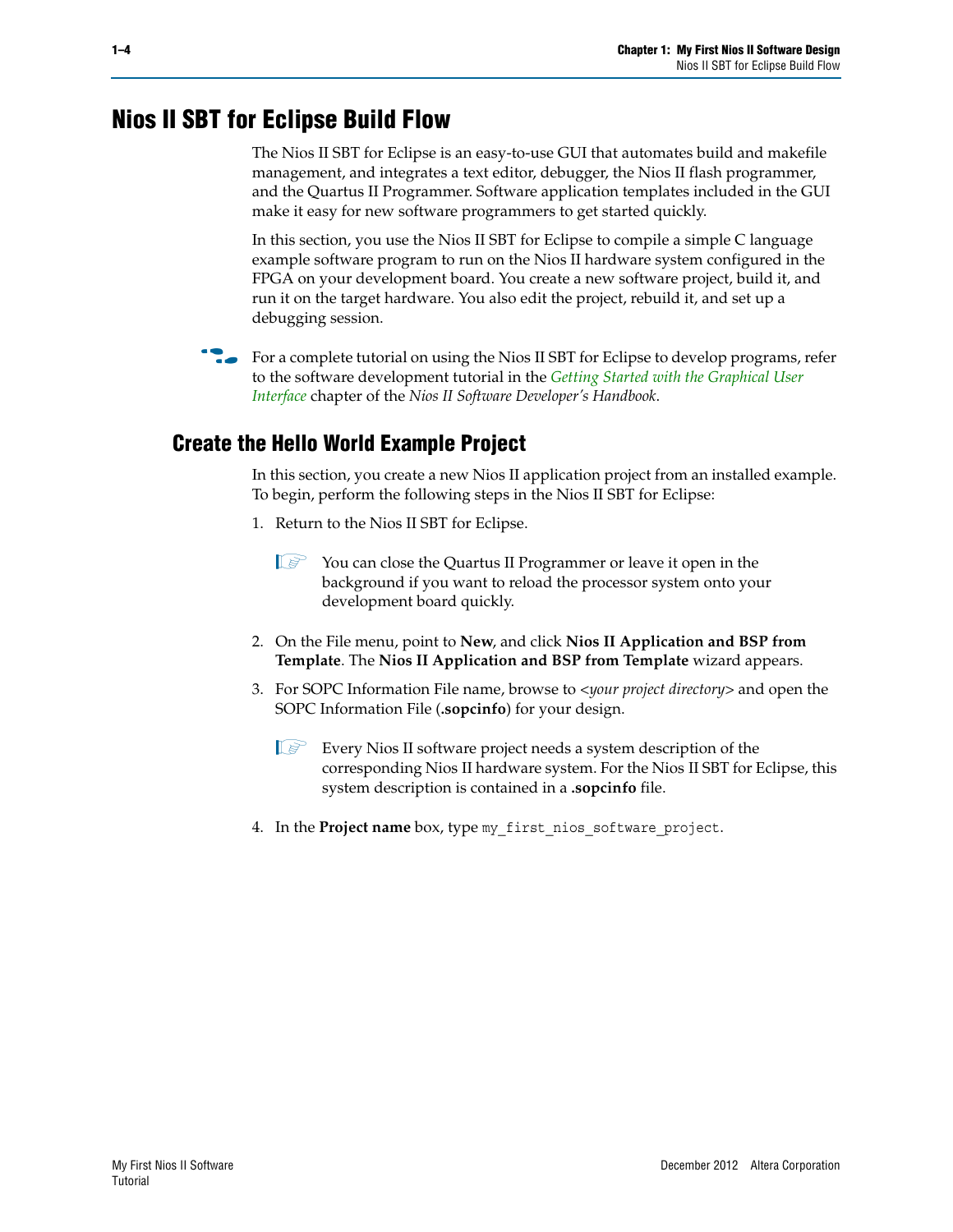5. In the **Templates** list, select the **Hello World** project template. [Figure 1–4](#page-8-0) shows the wizard.

#### <span id="page-8-0"></span>**Figure 1–4. Nios II Application and BSP from Template Wizard**

| <b>SOPC</b> Information File name:<br>CPU name:<br>cpu<br>Application project<br>Project name:<br>my first nios software project | C:\MyFirstNiosIISoftwareTutorial\niosii-ethernet-standard-3c120\e          | $\mathbf{m}$ |
|----------------------------------------------------------------------------------------------------------------------------------|----------------------------------------------------------------------------|--------------|
|                                                                                                                                  |                                                                            |              |
|                                                                                                                                  |                                                                            |              |
|                                                                                                                                  |                                                                            |              |
|                                                                                                                                  |                                                                            |              |
| Use default location                                                                                                             |                                                                            |              |
|                                                                                                                                  |                                                                            |              |
| <b>Project location:</b>                                                                                                         | C:\MyFirstNiosIISoftwareTutorial\niosii-ethernet-standard-3c120\software\r | m.           |
| Project template                                                                                                                 |                                                                            |              |
| Templates                                                                                                                        | <b>Template description</b>                                                |              |
| <b>Blank Project</b><br><b>Board Diagnostics</b>                                                                                 | Hello World prints 'Hello from Nios II' to STDOUT.                         |              |
| <b>Count Binary</b>                                                                                                              | This example runs with or without the MicroC/OS-II RTOS                    |              |
| Hello Freestanding<br>Hello MicroC/OS-II                                                                                         | and requires an STDOUT device in your system's hardware.                   |              |
| Hello World                                                                                                                      | For details, click Finish to create the project and refer to the           |              |
| Hello World Small                                                                                                                | readme.txt file in the project directory.                                  |              |
| <b>Memory Test</b><br><b>Memory Test Small</b>                                                                                   | The BSP for this template is based on the Altera HAL                       |              |
| <b>Simple Socket Server</b>                                                                                                      | operating system.                                                          |              |
|                                                                                                                                  |                                                                            |              |
| Simple Socket Server (RGMII)                                                                                                     |                                                                            |              |
| <b>Web Server</b><br>Web Server (RGMII)                                                                                          | For information about how this software example relates to                 |              |

6. Click **Finish**. The Nios II SBT for Eclipse creates the **my\_first\_nios\_software\_project** project and returns to the Nios II perspective.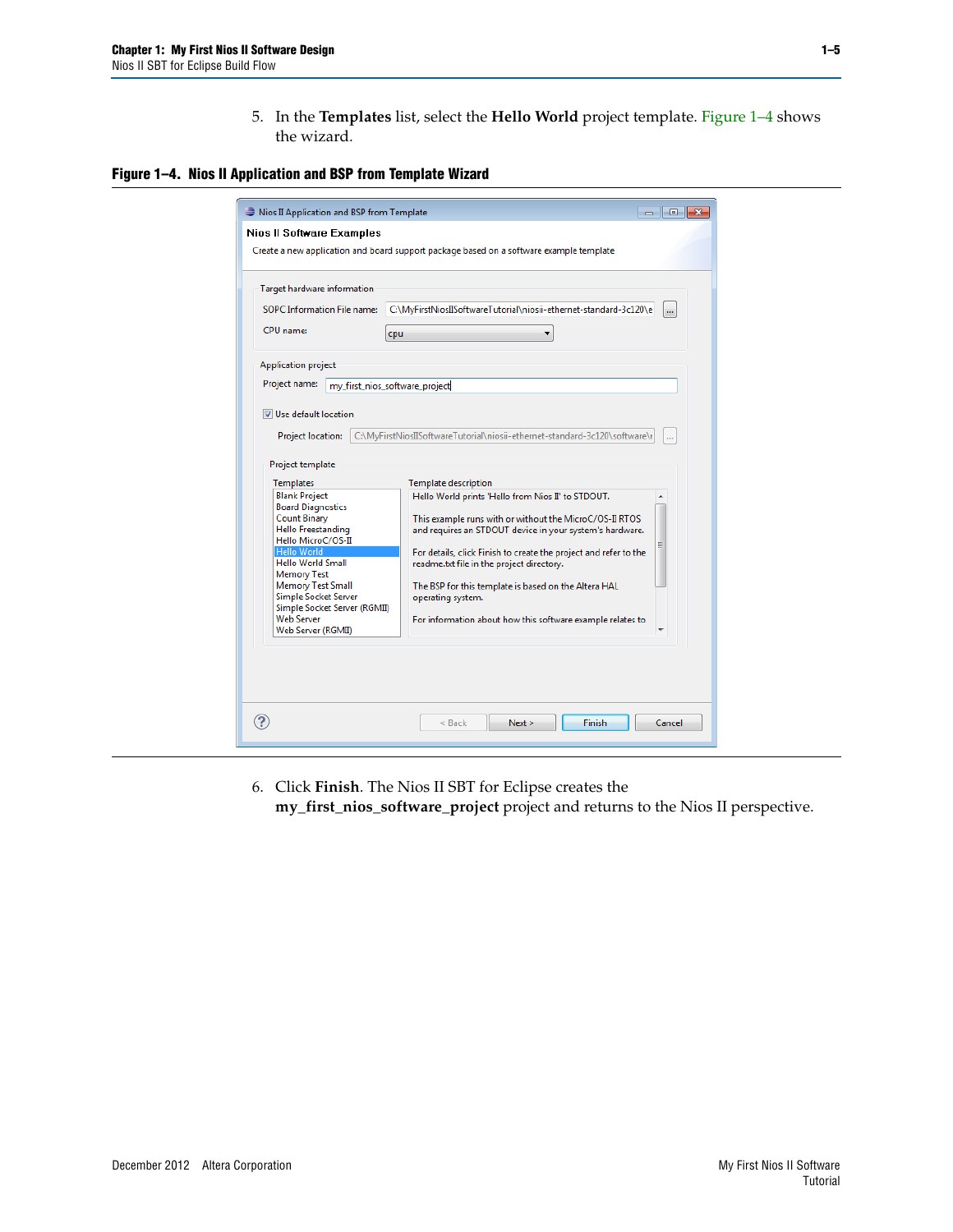7. In the Project Explorer view, expand **my\_first\_nios\_software\_project**. Double-click **hello\_world.c** to view the source code. [Figure 1–5](#page-9-0) shows the Nios II perspective.

<span id="page-9-0"></span>**Figure 1–5. Nios II Perspective with Source Code Editor**



When you create a new project, the Nios II SBT for Eclipse creates the following new projects in the Project Explorer view:

■ **my\_first\_nios\_software\_project** is the application project. This project contains the source and header files for your application.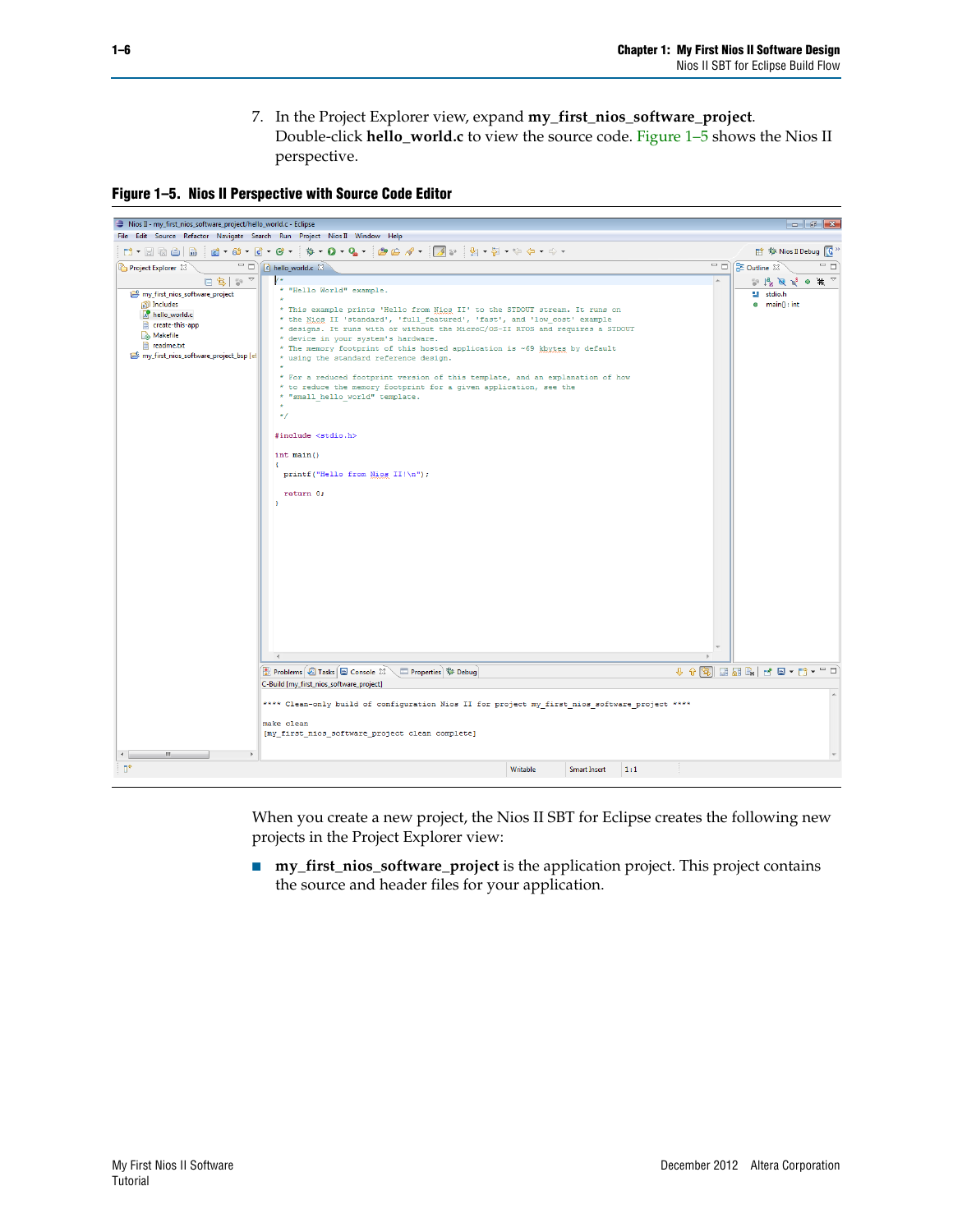- **my\_first\_nios\_software\_project\_bsp** is the board support package (BSP) for your Nios II system hardware. The BSP includes the following details:
	- Component device drivers for your Nios II hardware system
	- newlib C library, which is a richly-featured C library for embedded systems
	- Nios II software packages
		- Nios II hardware abstraction layer (HAL)
		- NicheStack TCP/IP Network Stack, Nios II Edition
		- Nios II host file system
		- Nios II read-only zip file system
		- Micrium's MicroC/OS-II real-time operating system (RTOS)
	- **system.h**, which is a header file that encapsulates your hardware system
	- **alt\_sys\_init.c**, which is an initialization file that initializes the devices in the system
	- **linker.h**, which is a header file that contains information about the linker memory layout.

### <span id="page-10-0"></span>**Build and Run the Program**

Perform the following steps to build and run the program:

- 1. To build the program, right-click the **my\_first\_nios\_software\_project** project in the Project Explorer view, and click **Build Project**. The **Build Project** dialog box appears and the Nios II SBT for Eclipse begins compiling the project. When compilation completes, the message "Build completed" appears in the Console view. The completion time varies depending on your system.
- 2. To run the program, right-click **my\_first\_nios\_software\_project**, point to **Run As**, and click **Nios II Hardware**. The Nios II SBT for Eclipse downloads the program to the FPGA on the target board and executes the code. The message "Hello from Nios II!" displays in the Nios II Console view.
- **1. If the Run Configurations** dialog box appears, click the **Target Connection** tab and verify the connection to the board. If no connection is shown, click **Refresh Connections**. When a connection appears, click **Run**. For more information about run and debug configurations, refer to the *[Getting Started with the Graphical User Interface](http://www.altera.com/literature/hb/nios2/n2sw_nii52017.pdf)* chapter of the *Nios II Software Developer's Handbook*.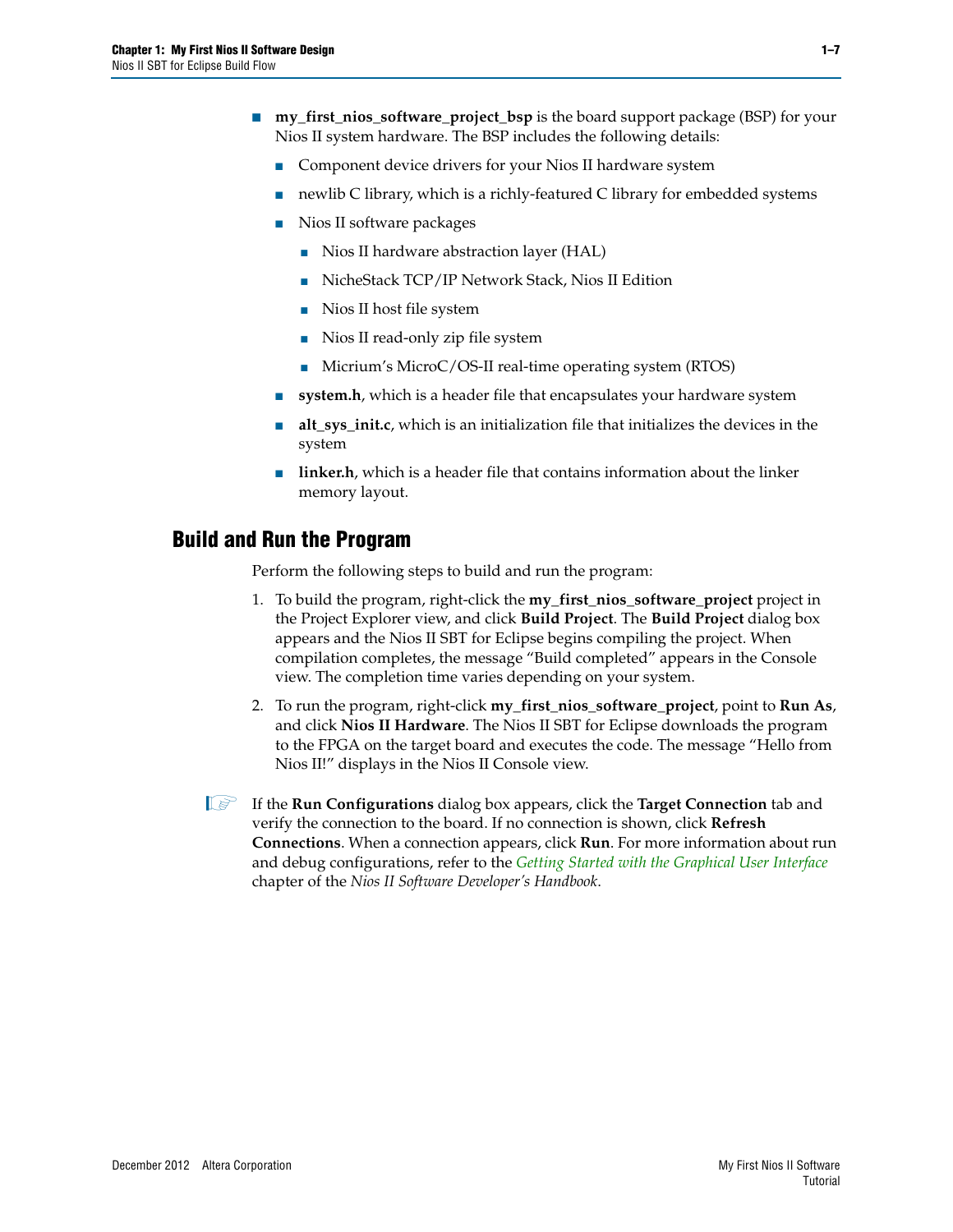[Figure 1–6](#page-11-1) shows the Nios II Console view at the bottom of the Nios II perspective.

<span id="page-11-1"></span>**Figure 1–6. Nios II Console View**



Now that you have created, compiled, and run your first software program, you can perform additional operations, such as configuring the BSP properties, editing and rebuilding the application, and debugging the source code.

### <span id="page-11-0"></span>**Edit and Rerun the Program**

You can modify the source code in the Nios II SBT for Eclipse, rebuild the project, run the program, and observe your changes executing on the target board. In this section, you add code that makes an LED on your development board blink.

**1 For more information regarding how the LED blinks, refer to "Debugging the** [Application" on page 1–9.](#page-12-0)

Perform the following steps to modify and rerun the program:

1. In the **hello\_world.c** file, replace the existing code with the following code: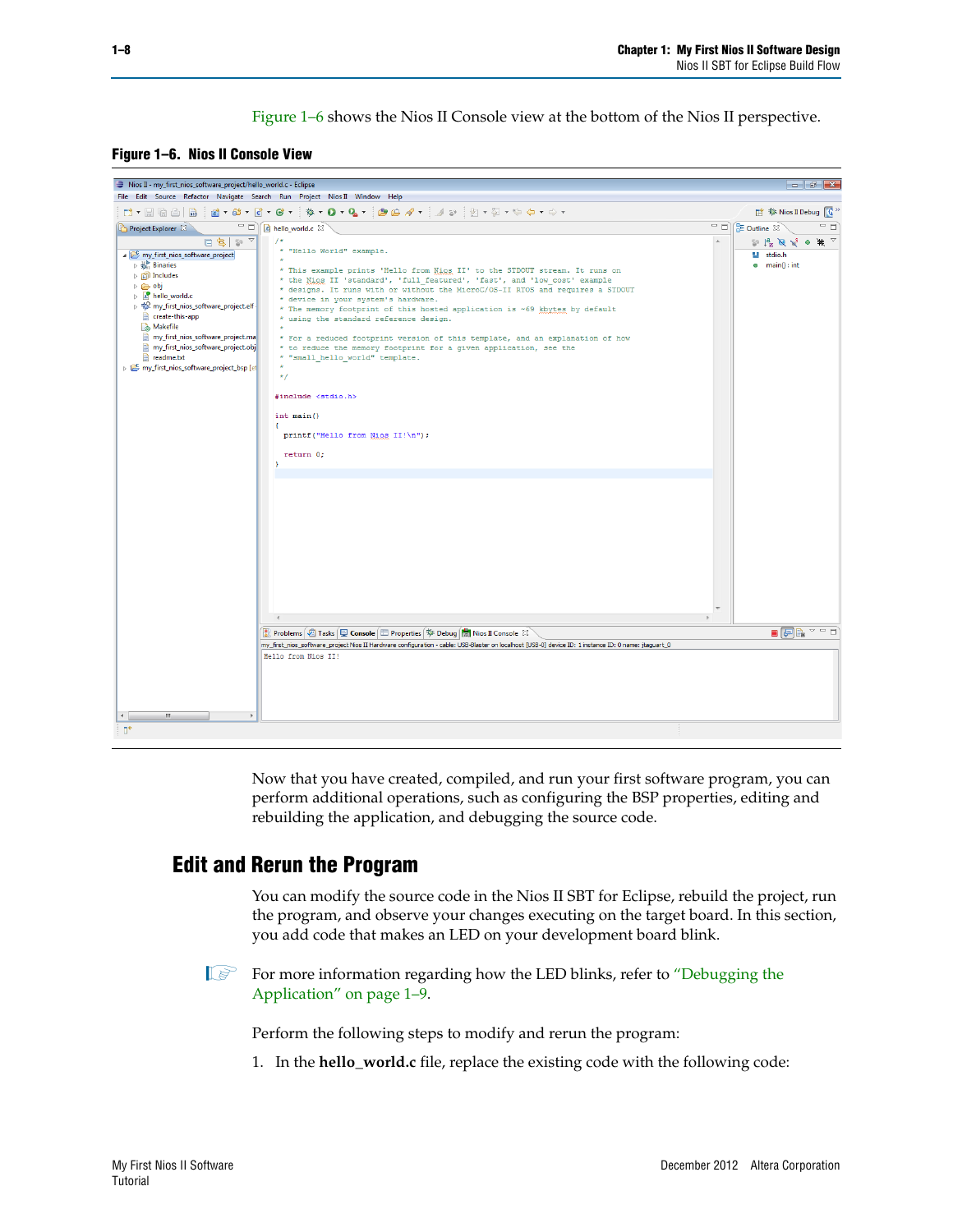```
#include <stdio.h>
#include "system.h"
#include "altera avalon pio regs.h"
int main()
{
  int count = 0;
 int delay;
 printf("Hello from Nios II!\n");
while(1) 
  {
    IOWR_ALTERA_AVALON_PIO_DATA(LED_PIO_BASE, count & 0x01);
    delay = 0;
    while(delay < 2000000)
    {
        delay++;
    }
    count++;
  } 
  return 0;
}
```
- 2. Save the file.
- 3. Right-click **my\_first\_nios\_software\_project** in the Project Explorer view, point to **Run As**, and click **Nios II Hardware**.
	- $\mathbb{I} \rightarrow$  You do not need to build the project manually; the Nios II SBT for Eclipse automatically rebuilds the program before downloading it to the FPGA.
- 4. Observe the LED blinking on your development board.

### <span id="page-12-0"></span>**Debugging the Application**

To debug your application, perform the following steps:

- 1. Right-click **my\_first\_nios\_software\_project** in the Project Explorer view, point to **Debug As**, and click **Nios II Hardware**.
	- 1 If the **Debug Configurations** dialog box appears, click the **Target Connection** tab and verify the connection to the board. If no connection is shown, click **Refresh Connections**. When a connection appears, click **Debug**. For more information about run and debug configurations, refer to the *[Getting Started with the Graphical User Interface](http://www.altera.com/literature/hb/nios2/n2sw_nii52017.pdf)* chapter of the *Nios II Software Developer's Handbook*.
- 2. If the **Confirm Perspective Switch** message box appears, click **Yes**. The context switches to the Nios II Debug perspective.

After a moment, the main() function appears in the editor. A blue arrow next to the first line of code indicates that execution stopped at that line.

3. On the Run menu, click **Resume** to resume execution.

When debugging a project in the Nios II SBT for Eclipse, you can pause, stop, or single step the program, set breakpoints, examine variables, and perform many other common debugging tasks.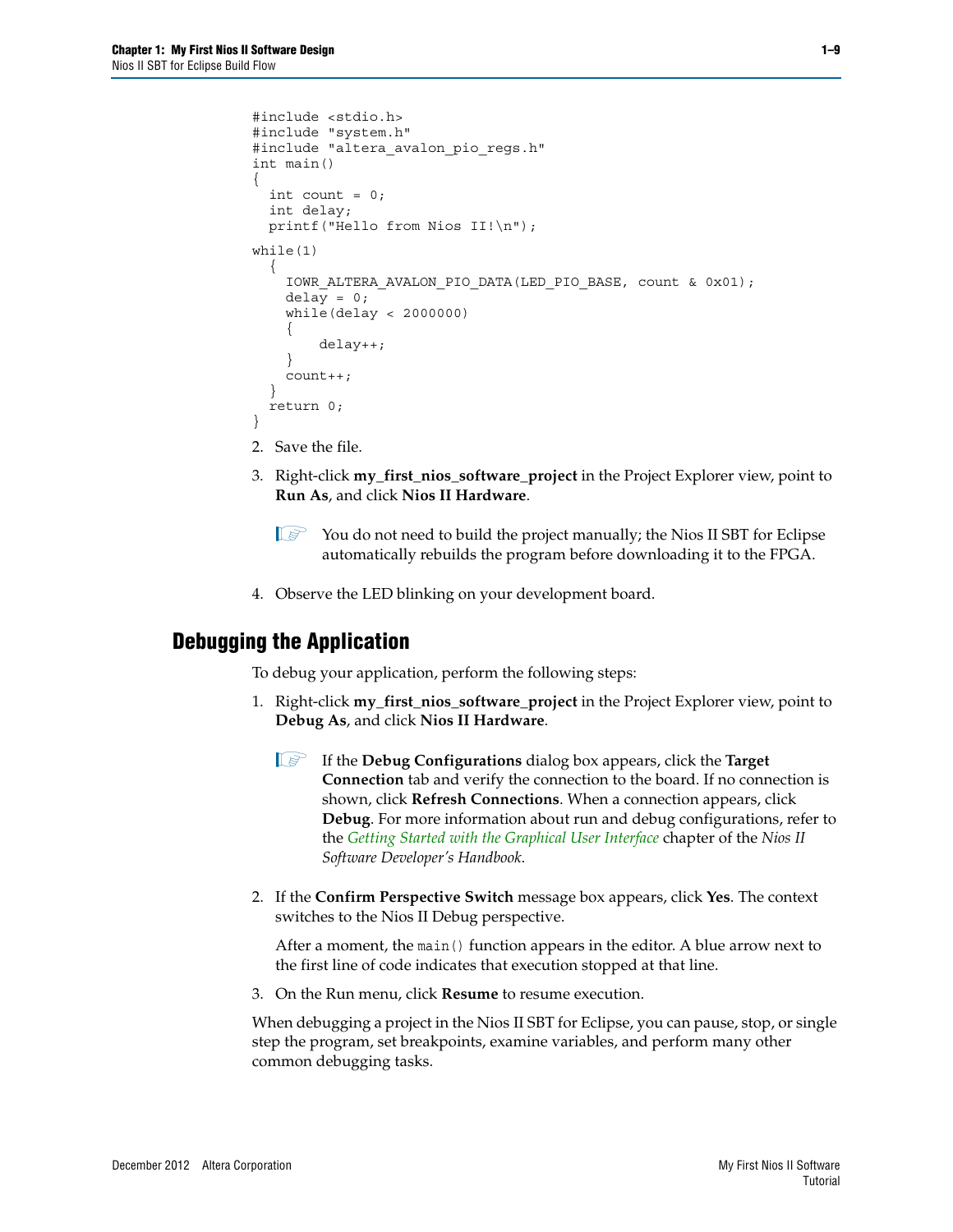- **1 To return to the Nios II perspective from the Nios II Debug perspective, click the two** arrows (**>>**) in the upper right corner of the GUI, and click **Nios II**.
- **For more information about debugging software projects in the Nios II SBT for** Eclipse, refer to the *[Getting Started with the Graphical User Interface](http://www.altera.com/literature/hb/nios2/n2sw_nii52017.pdf)* chapter of the *Nios II Software Developer's Handbook*.

### <span id="page-13-0"></span>**Why the LED Blinks**

The Nios II system description header file, **system.h**, contains the software definitions, name, locations, base addresses, and settings for all of the components in the Nios II hardware system. The **system.h** file resides in the **my\_first\_nios\_software\_project\_bsp** directory. Open the **system.h** file and locate the PERIPHERAL\_SUBSYSTEM\_LED\_PIO\_BASE macro.

PERIPHERAL\_SUBSYSTEM\_LED\_PIO\_BASE contains the base address of the PIO peripheral controlling the LEDs. The Nios II processor controls the PIO ports (and therefore the LED) by reading and writing to the register map. For the PIO, there are four registers: data, direction, interruptmask, and edgecapture. To turn the LED on and off, the application writes to the PIO data register.

The PIO core has an associated software file **altera\_avalon\_pio\_regs.h**. This file defines the core's register map, providing symbolic constants to access the low-level hardware. The **altera\_avalon\_pio\_regs.h** file resides in the **my\_first\_nios\_software\_project\_bsp** directory in the **drivers\inc** subdirectory.

When you include the **altera\_avalon\_pio\_regs.h** file, several useful functions that manipulate the PIO core registers are available to your program. In particular, the function IOWR\_ALTERA\_AVALON\_PIO\_DATA(base, data) can write to the PIO data register, turning the LED on and off.

**Follow** The PIO is just one of many the Qsys system integration tool peripherals that you can use in a system. To learn about the PIO core and other embedded peripheral cores, refer to *[Volume 5: Embedded Peripherals](http://www.altera.com/literature/hb/nios2/n2cpu_nii5v3.pdf)* of the *Quartus II Handbook*.

When developing your own designs, you can use the software functions and resources that are provided with the Nios II HAL.

**For Refer to the** *[Nios II Software Developer's Handbook](http://www.altera.com/literature/hb/nios2/n2sw_nii5v2.pdf)* **for extensive documentation on** developing your own Nios II processor-based software applications.

## <span id="page-13-1"></span>**Board Support Package**

This section explores configuring your BSP.

**1 For BSP properties changes to take affect, you must regenerate your BSP before** rerunning your program by either clicking **Generate** in the BSP Editor or by right-clicking the **my\_first\_nios\_software\_project\_bsp** project in the Project Explorer view, pointing to **Nios II**, and clicking **Generate BSP**.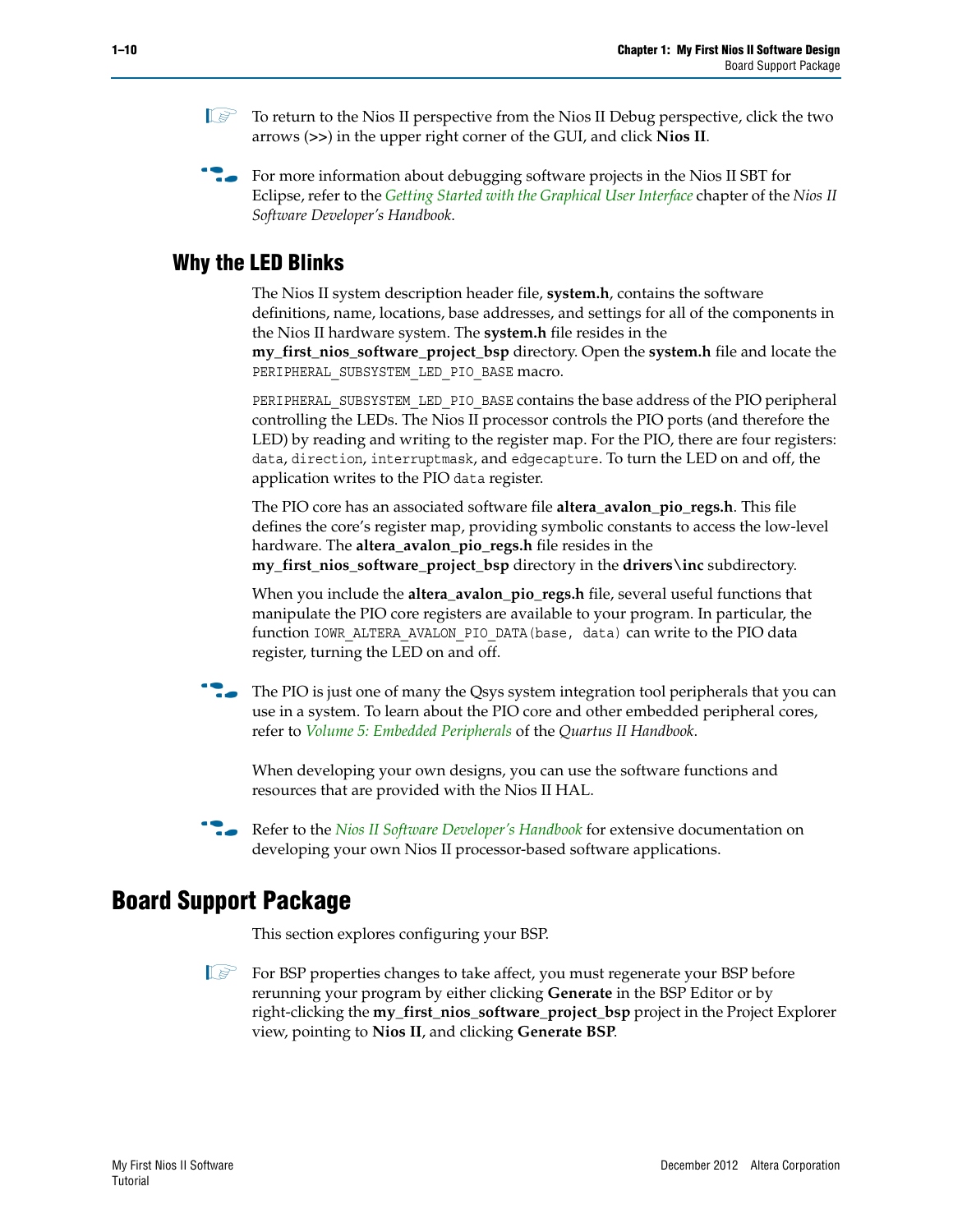To access the most common BSP properties, perform the following steps:

- 1. In the Nios II SBT for Eclipse, right-click **my\_first\_nios\_software\_project\_bsp** and click **Properties**. The **Properties for my\_first\_nios\_software\_project\_bsp** dialog box appears.
- 2. Click **Nios II BSP Properties**. The most-common settings related to how the program interacts with the underlying hardware appear. [Figure 1–7](#page-14-0) shows the Nios II BSP Properties dialog box.

<span id="page-14-0"></span>**Figure 1–7. Nios II BSP Properties**

| type filter text                                                                                                                                                                                                                  | <b>Nios II BSP Properties</b>                                                                                                                                                                                                                                                                                                                                                                                                                                                   | $\bigoplus \bullet \bullet \bigoplus \bullet \bullet \bullet$ |
|-----------------------------------------------------------------------------------------------------------------------------------------------------------------------------------------------------------------------------------|---------------------------------------------------------------------------------------------------------------------------------------------------------------------------------------------------------------------------------------------------------------------------------------------------------------------------------------------------------------------------------------------------------------------------------------------------------------------------------|---------------------------------------------------------------|
| Resource<br><b>Builders</b><br>$\triangleright$ C/C++ Build<br>$\triangleright$ C/C++ General<br>Nios II BSP Properties<br><b>Project References</b><br><b>Run/Debug Settings</b><br>$\triangleright$ Task Repository<br>WikiText | SopcInfo: C:\MyFirstNiosIISoftwareTutorial\niosii-ethernet-standard-3c120\eth_std_main_system.sopcinfo<br>Flags<br>Defined symbols:<br>none<br>Undefined symbols:<br>none<br>-Wa,-gdwarf2<br>Assembler flags:<br><b>Warning flags:</b><br>-Wall<br>User flags:<br>none<br>On<br>Debug level:<br>Optimization level: Off<br><b>Reduced device drivers</b><br>$\triangledown$ Support C++<br><b>GPROF</b> support<br><b>Small C library</b><br>ModelSim only, no hardware support | <b>BSP Editor</b><br>Apply                                    |
| ?                                                                                                                                                                                                                                 |                                                                                                                                                                                                                                                                                                                                                                                                                                                                                 | OK<br>Cancel                                                  |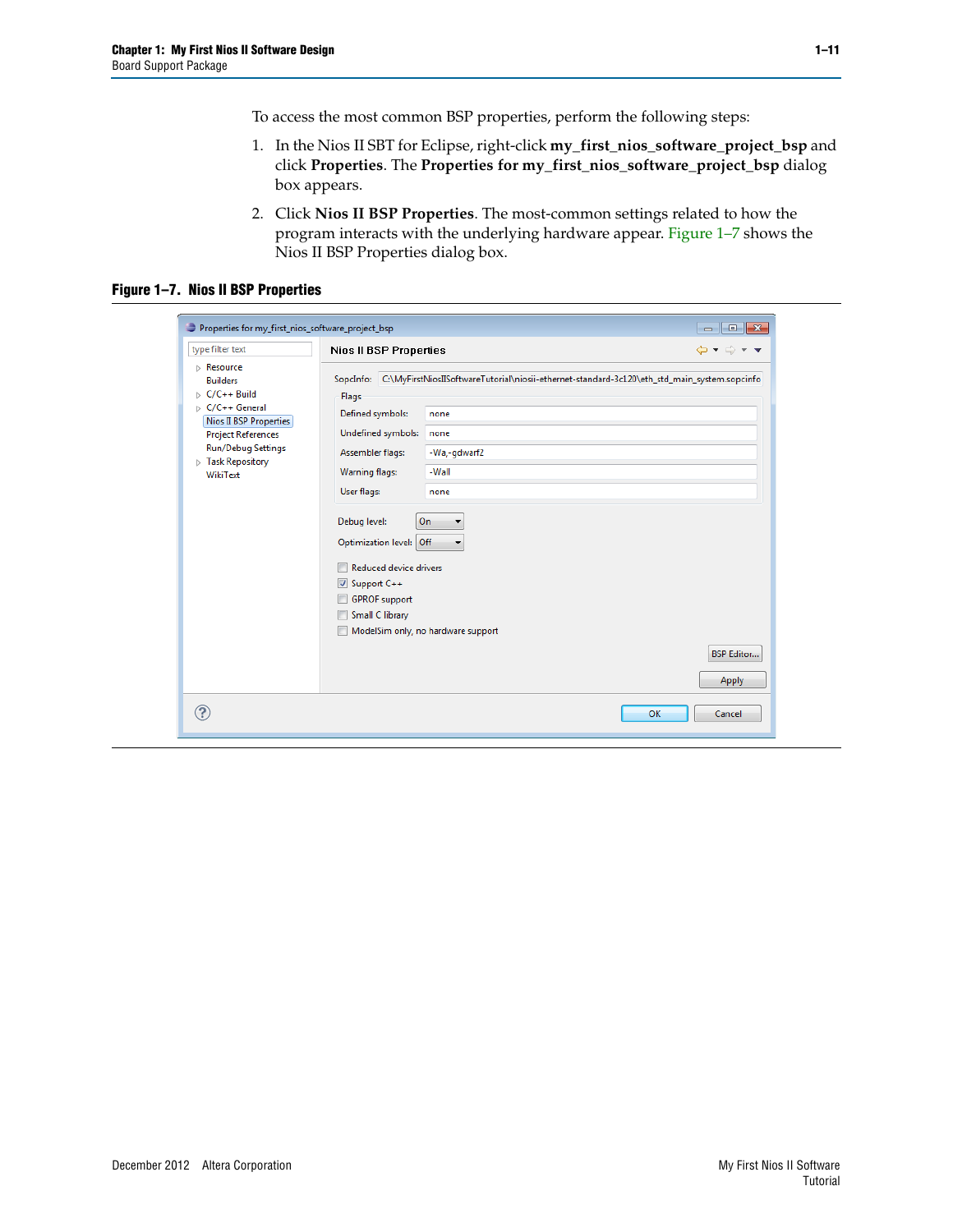An extensive set of build properties and options are available using the BSP Editor. To access all the BSP properties, perform the following steps:

1. In the lower right corner of the **Properties for my\_first\_nios\_software\_project\_bsp** dialog box, click **BSP Editor**. The Nios II BSP Editor appears. [Figure 1–8](#page-15-0) shows the Nios II BSP Editor.

 $\mathbb{I} \mathbb{S}$  You can also access the Nios II BSP Editor from the Nios II menu.

<span id="page-15-0"></span>**Figure 1–8. Nios II BSP Editor**

| Mios II BSP Editor - settings.bsp<br>File Edit Tools Help                                                                                                                                                                                                                                                                                                                                                                                                               |                                                                                                                                                                                                                                                                                     | $\Box$<br>$\Sigma$<br>$\blacksquare$ |
|-------------------------------------------------------------------------------------------------------------------------------------------------------------------------------------------------------------------------------------------------------------------------------------------------------------------------------------------------------------------------------------------------------------------------------------------------------------------------|-------------------------------------------------------------------------------------------------------------------------------------------------------------------------------------------------------------------------------------------------------------------------------------|--------------------------------------|
| Main<br>Software Packages   Drivers   Linker Script   Enable File Generation   Target BSP Directory                                                                                                                                                                                                                                                                                                                                                                     |                                                                                                                                                                                                                                                                                     |                                      |
| CPU name: cpu<br>Operating system: Altera HAL<br>G-Settings<br>Common                                                                                                                                                                                                                                                                                                                                                                                                   | SOPC Information file: C: WyFirstNiosIISoftwareTutorial\niosii-ethernet-standard-3c120\eth_std_main_system.sopcinfo<br>Version: default<br>BSP target directory: C: WyFirstNiosIISoftwareTutorial\niosii-ethernet-standard-3c120\software\my first nios software project bsp<br>hal |                                      |
| 白·hal<br>enable gprof<br>enable reduced device drivers<br>enable sim optimize<br>enable_small_c_library<br>stderr<br>Ξ<br>stdin<br>stdout<br>sys clk timer<br>timestamp timer<br><b>⊟</b> ∙linker<br>enable exception stack<br>enable interrupt stack<br>exception stack memory region r<br>exception stack size<br>interrupt_stack_memory_region_na<br>interrupt_stack_size                                                                                            | enable gprof<br>enable_reduced_device_drivers<br>enable_sim_optimize<br>enable_small_c_library<br>stderr:<br>peripheral_subsystem_jtag_uart v<br>stdin:<br>peripheral subsystem jtag uart v<br>stdout<br>peripheral_subsystem_jtag_uart +                                           | Ξ                                    |
| $\leftarrow$<br>m.<br>k                                                                                                                                                                                                                                                                                                                                                                                                                                                 | sys_clk_timer:                                                                                                                                                                                                                                                                      |                                      |
| Information Problems Processing<br>Co Mapped module: "peripheral subsystem pio id eeprom dat" to use the default driver version.                                                                                                                                                                                                                                                                                                                                        |                                                                                                                                                                                                                                                                                     |                                      |
| Mapped module: "peripheral subsystem pio id eeprom scl" to use the default driver version.<br>Mapped module: "ethernet subsystem tse mac" to use the default driver version.<br>Mapped module: "ethernet_subsystem_sgdma_rx" to use the default driver version.<br>6 Mapped module: "ethernet_subsystem_sgdma_tx" to use the default driver version.<br>Mapped module: "sysid" to use the default driver version.<br>(b) Finished loading drivers from ensemble report. |                                                                                                                                                                                                                                                                                     |                                      |
| <b>O</b> Loading BSP settings from settings file.                                                                                                                                                                                                                                                                                                                                                                                                                       |                                                                                                                                                                                                                                                                                     |                                      |
|                                                                                                                                                                                                                                                                                                                                                                                                                                                                         | 16 Finished loading SOPC Builder system info file "C: WyFirstNiosIISoftwareTutorial\niosii-ethernet-standard-3c120\eth_std_main_system.sopcinfo                                                                                                                                     |                                      |
|                                                                                                                                                                                                                                                                                                                                                                                                                                                                         | Generate                                                                                                                                                                                                                                                                            | Exit                                 |

- 2. Click the **Settings** tab to see the available settings. For example, you can set the interfaces to use for stdio, stdin, and stderr.
- 3. Click the **Software Packages** tab to see the software packages, such as files systems, graphics libraries, network stacks, available in your BSP.
- 4. Click the **Drivers** tab to see the available drivers for the Altera-provided IP in your system.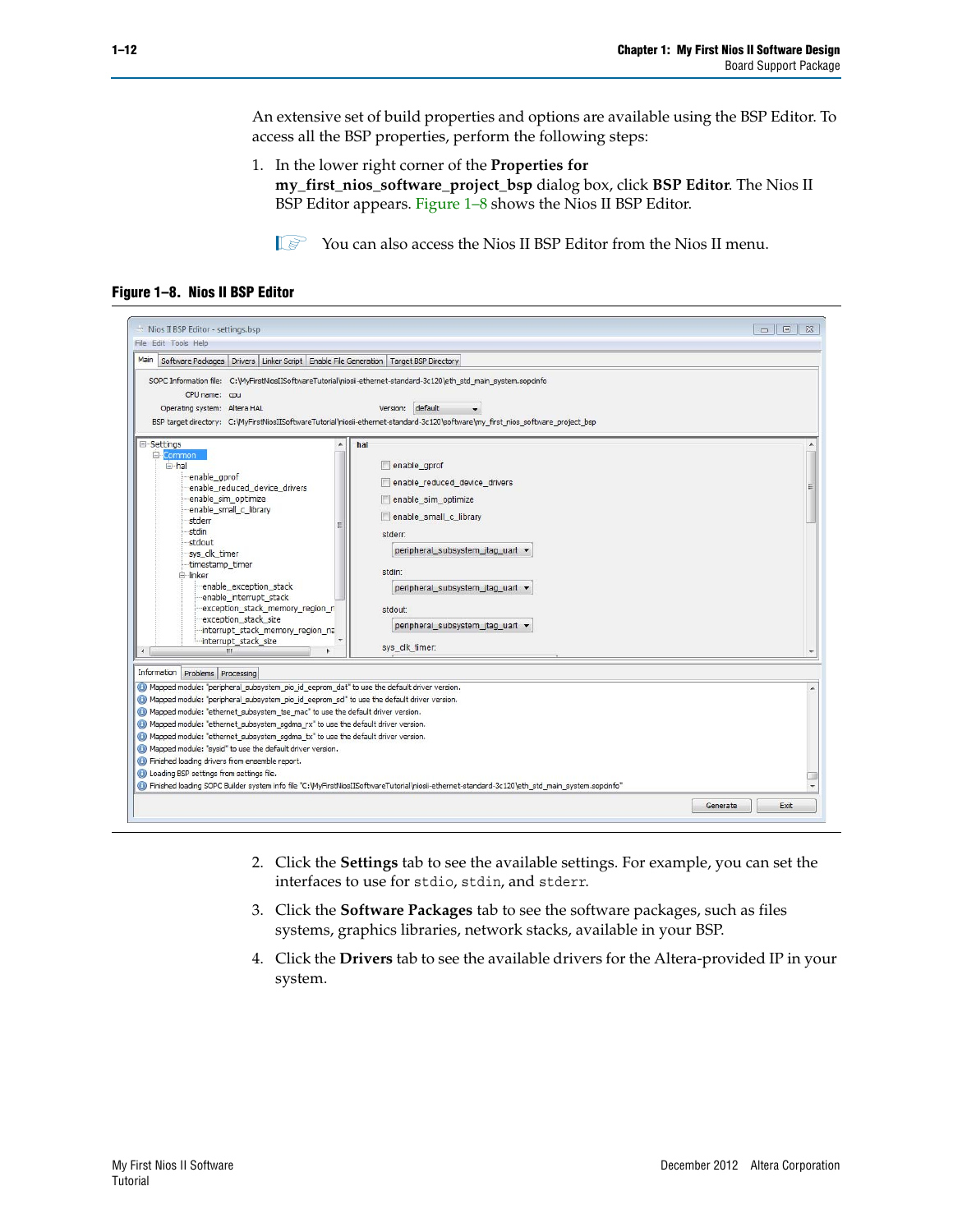5. Click the **Linker Script** tab to see the linker section memory assignments. The linker section assignments determine what memory is used to store the compiled executable program when the **my\_first\_nios\_software\_project** program runs. [Figure 1–9](#page-16-1) shows the **Linker Script** tab of the Nios II BSP Editor.

<span id="page-16-1"></span>**Figure 1–9. Linker Script Tab of the Nios II BSP Editor**

| Main Software Packages                                                                                                                                                                                                                                             | Drivers Linker Script Enable File Generation   Target BSP Directory |                                                                                                                                                            |          |                             |                      |
|--------------------------------------------------------------------------------------------------------------------------------------------------------------------------------------------------------------------------------------------------------------------|---------------------------------------------------------------------|------------------------------------------------------------------------------------------------------------------------------------------------------------|----------|-----------------------------|----------------------|
| <b>Linker Section Mappings</b>                                                                                                                                                                                                                                     |                                                                     |                                                                                                                                                            |          |                             |                      |
| A<br><b>Linker Section Name</b>                                                                                                                                                                                                                                    | Linker Region Name                                                  | Memory Device Name                                                                                                                                         |          |                             | Add                  |
| bss.                                                                                                                                                                                                                                                               | sdram                                                               | sdram                                                                                                                                                      |          |                             | Remove               |
| entry                                                                                                                                                                                                                                                              | reset                                                               | ext flash                                                                                                                                                  |          |                             | Restore Defaults     |
| exceptions                                                                                                                                                                                                                                                         | sdram                                                               | sdram                                                                                                                                                      |          |                             |                      |
| heap.                                                                                                                                                                                                                                                              | sdram                                                               | sdram                                                                                                                                                      |          |                             |                      |
| .rodata                                                                                                                                                                                                                                                            | sdram                                                               | sdram                                                                                                                                                      |          |                             |                      |
| .rwdata                                                                                                                                                                                                                                                            | sdram                                                               | sdram                                                                                                                                                      |          |                             |                      |
| stack                                                                                                                                                                                                                                                              | sdram                                                               | sdram                                                                                                                                                      |          |                             |                      |
| text.                                                                                                                                                                                                                                                              | sdram                                                               | sdram                                                                                                                                                      |          |                             |                      |
|                                                                                                                                                                                                                                                                    |                                                                     |                                                                                                                                                            |          |                             |                      |
| <b>Linker Memory Regions</b>                                                                                                                                                                                                                                       |                                                                     |                                                                                                                                                            |          |                             |                      |
| Linker Region Name                                                                                                                                                                                                                                                 | Address Range                                                       | Memory Device Name                                                                                                                                         |          | Size (bytes) Offset (bytes) | Add                  |
| sdram                                                                                                                                                                                                                                                              | $0x10000120 - 0x11FF$ sdram                                         |                                                                                                                                                            | 33554144 | 288                         | Remove               |
| sdram BEFORE EXCEPTION                                                                                                                                                                                                                                             | $0x10000000 - 0x1000$ sdram                                         |                                                                                                                                                            | 288      | $\overline{0}$              | Restore Defaults     |
| ethernet subsystem descriptor me                                                                                                                                                                                                                                   |                                                                     | 0x0800C000 - 0x0800 ethernet subsystem descriptor me                                                                                                       | 8192     | $\Omega$                    |                      |
| ext flash                                                                                                                                                                                                                                                          | 0x00000020 - 0x03FF ext flash                                       |                                                                                                                                                            | 67108832 | 32                          |                      |
| reset                                                                                                                                                                                                                                                              | 0x00000000 - 0x0000 ext flash                                       |                                                                                                                                                            | 32       |                             | Add Memory Device    |
|                                                                                                                                                                                                                                                                    |                                                                     |                                                                                                                                                            |          |                             | Remove Memory Device |
|                                                                                                                                                                                                                                                                    |                                                                     |                                                                                                                                                            |          |                             | Memory Usage         |
|                                                                                                                                                                                                                                                                    |                                                                     |                                                                                                                                                            |          |                             | Memory Map           |
| Grayed out entries are automatically created at generate time. They are not editable or persisted in the BSP settings file.<br>Information Problems Processing<br>in Mapped module: "peripheral subsystem pio id eeprom dat" to use the default driver version.    |                                                                     |                                                                                                                                                            |          |                             |                      |
| Mapped module: "peripheral subsystem pio id eeprom sd" to use the default driver version.                                                                                                                                                                          |                                                                     |                                                                                                                                                            |          |                             |                      |
| Mapped module: "ethernet subsystem tse mac" to use the default driver version.                                                                                                                                                                                     |                                                                     |                                                                                                                                                            |          |                             |                      |
| Mapped module: "ethernet subsystem sqdma rx" to use the default driver version.                                                                                                                                                                                    |                                                                     |                                                                                                                                                            |          |                             |                      |
|                                                                                                                                                                                                                                                                    |                                                                     |                                                                                                                                                            |          |                             |                      |
|                                                                                                                                                                                                                                                                    |                                                                     |                                                                                                                                                            |          |                             |                      |
|                                                                                                                                                                                                                                                                    |                                                                     |                                                                                                                                                            |          |                             |                      |
|                                                                                                                                                                                                                                                                    |                                                                     |                                                                                                                                                            |          |                             |                      |
| 6 Mapped module: "ethernet subsystem sqdma tx" to use the default driver version.<br>(b) Mapped module: "sysid" to use the default driver version.<br><b>C</b> Finished loading drivers from ensemble report.<br><b>O</b> Loading BSP settings from settings file. |                                                                     | <sup>6</sup> Finished loading SOPC Builder system info file "C: WyFirstNiosIISoftwareTutorial\niosii-ethernet-standard-3c120\eth_std_main_system.sopcinfo" |          |                             |                      |

- 6. Click the **Target Generation File** tab to see the files that get added to your BSP at build time.
- 7. If you have made any changes to your BSP, click **Generate** to update your BSP.
- 8. On the File menu, click **Exit**.
- 9. Click **OK** to close the **Properties for my\_first\_nios\_software\_project\_bsp** dialog box.

### <span id="page-16-0"></span>**Next Steps**

The following documents provide next steps to further your understanding of the Nios II processor:

■ *Developing Software for Nios II Processors*—These short, online software tutorials walk you through the basics of developing software for the Nios II processor. Access these tutorials on the [Embedded Training Resources](http://www.altera.com/technology/embedded/training/emb-training.html) page of the Altera [website.](http://www.altera.com/embedded)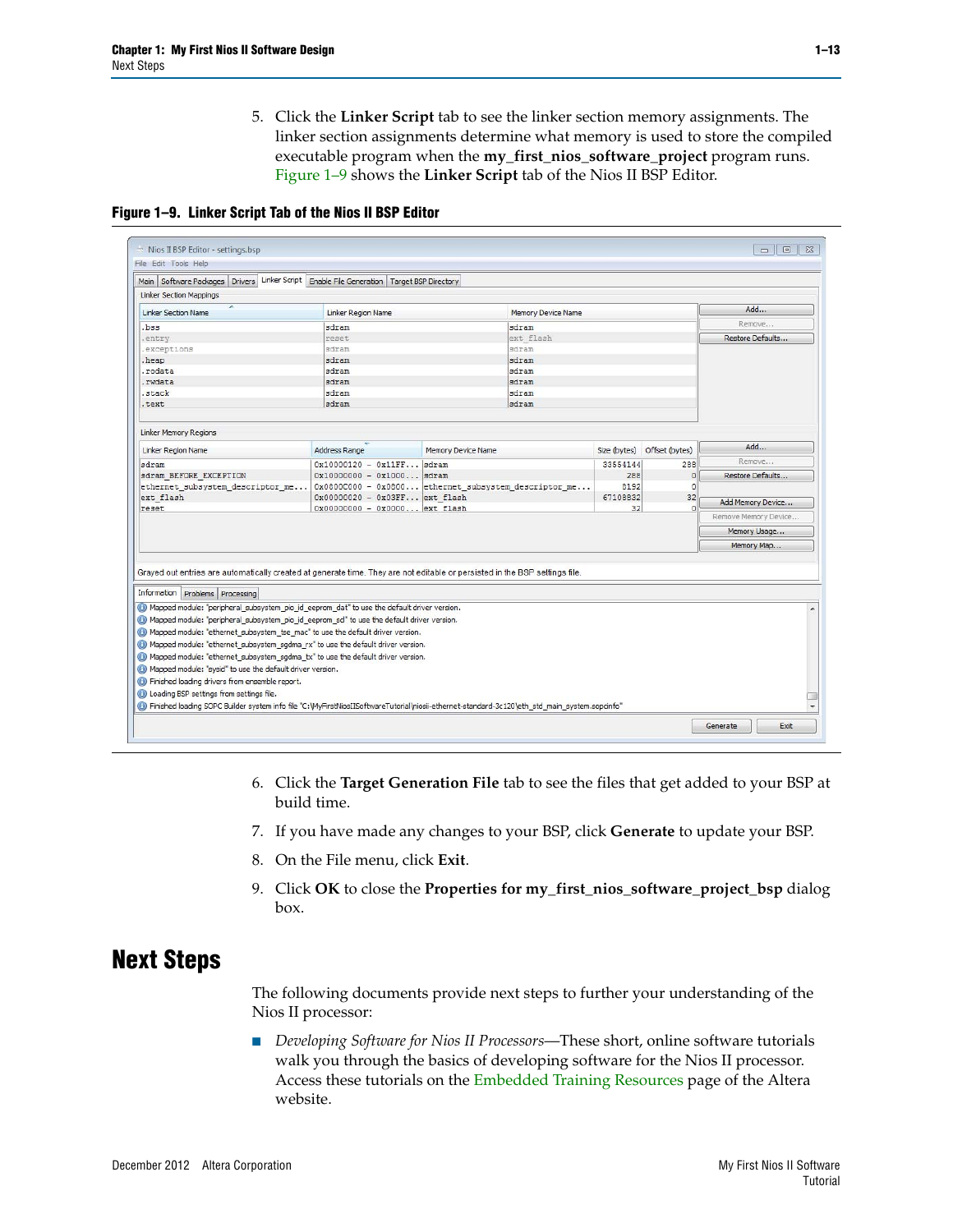- *[Nios II Software Developer's Handbook](http://www.altera.com/literature/hb/nios2/n2sw_nii5v2.pdf)* —This handbook provides a complete reference on developing software for the Nios II processor.
- The "Getting Started" section of the *[Getting Started with the Graphical User Interface](http://www.altera.com/literature/hb/nios2/n2sw_nii52017.pdf)* chapter of the *Nios II Software Developer's Handbook*—This tutorial teaches in detail how to use the Nios II SBT for Eclipse to develop, run, and debug new Nios II application projects.
- *[Nios II Processor Reference Handbook](http://www.altera.com/literature/hb/nios2/n2cpu_nii5v1.pdf)*—This handbook provides a complete reference for the Nios II processor hardware.
- The *System Design with Qsys* section of *[Volume 1: Design and Synthesis](http://www.altera.com/literature/hb/qts/qts_qii5v1.pdf)* of the *Quartus II Handbook*—This volume provides a complete reference on using Qsys, including building memory subsystems and creating custom components.
- *[Volume 5: Embedded Peripherals](http://www.altera.com/literature/hb/nios2/n2cpu_nii5v3.pdf)* of the *Quartus II Handbook*—This volume contains details on the peripherals provided with the Nios II Embedded Design Suite.

For a complete list of documents available for the Nios II processor, refer to the [Literature: Nios II Processor](http://www.altera.com/literature/lit-nio2.jsp) page of the Altera website.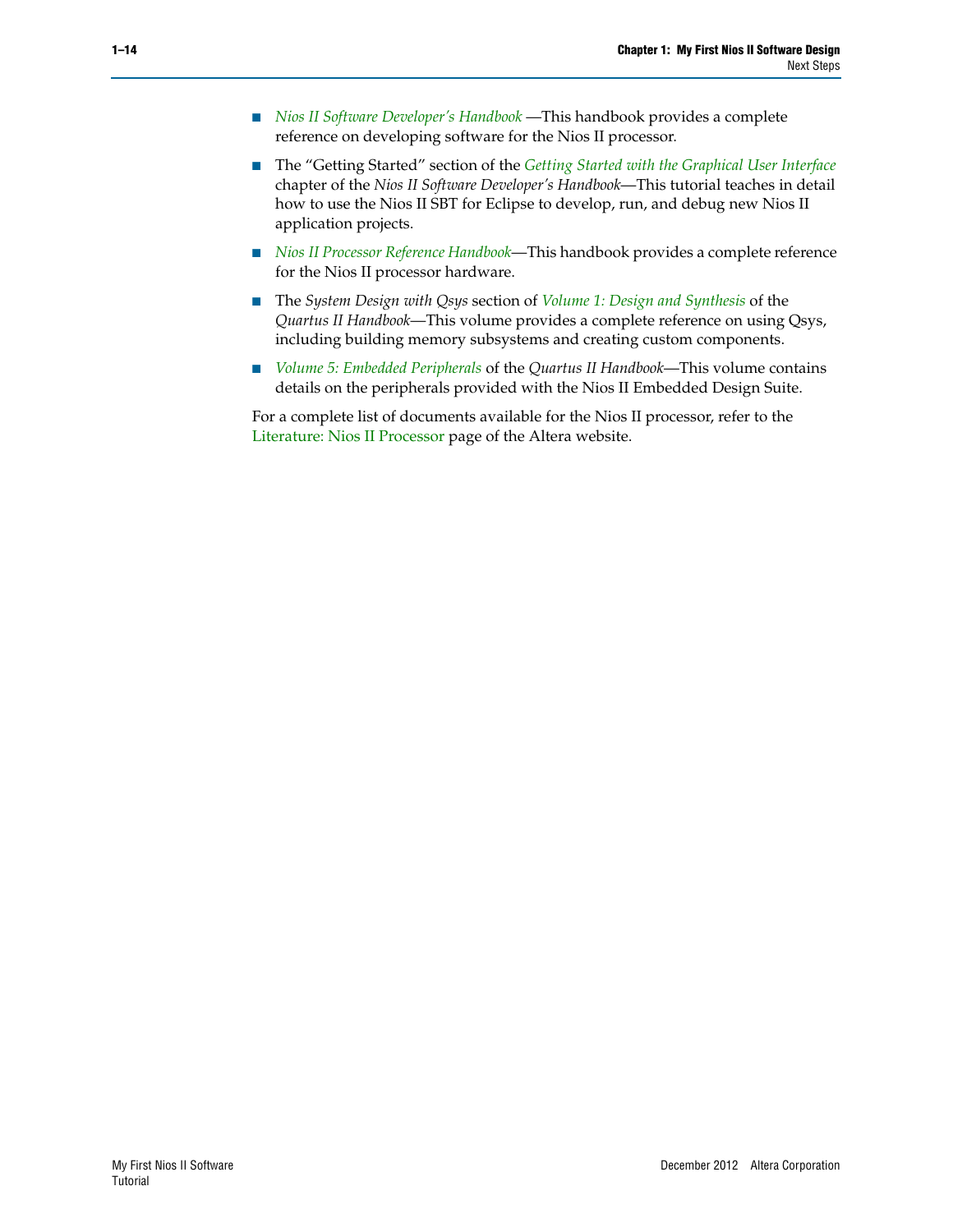

<span id="page-18-0"></span>This chapter provides additional information about the document and Altera.

# <span id="page-18-1"></span>**Document Revision History**

The following table lists the revision history for this document.

| <b>Date</b>      | <b>Version</b> | <b>Changes</b>                                                   |
|------------------|----------------|------------------------------------------------------------------|
| December 2012    | 2.1            | Updated to match Altera Complete Design Suite version 12.1 flow. |
| January 2010     | 2.0            | Revised for Nios II Software Build Tools for Eclipse.            |
| <b>July 2008</b> | 1.4            | Removed command line flow to simplify tutorial.                  |
| May 2007         | 1.3            | Minor Fixes.                                                     |
| May 2007         | 1.2            | Minor Fixes.                                                     |
| May 2007         | 1.1            | Minor Fixes.                                                     |
| May 2007         | 1.0            | Initial release.                                                 |

## <span id="page-18-2"></span>**How to Contact Altera**

To locate the most up-to-date information about Altera products, refer to the following table.

| Contact (1)                             | <b>Contact Method</b> | <b>Address</b>            |
|-----------------------------------------|-----------------------|---------------------------|
| Technical support                       | Website               | www.altera.com/support    |
| <b>Technical training</b>               | Website               | www.altera.com/training   |
|                                         | Email                 | custrain@altera.com       |
| Product literature                      | Website               | www.altera.com/literature |
| Nontechnical support (general)<br>Email |                       | nacomp@altera.com         |
| (software licensing)                    | <b>Fmail</b>          | authorization@altera.com  |

**Note to Table:**

<span id="page-18-3"></span>(1) You can also contact your local Altera sales office or sales representative.